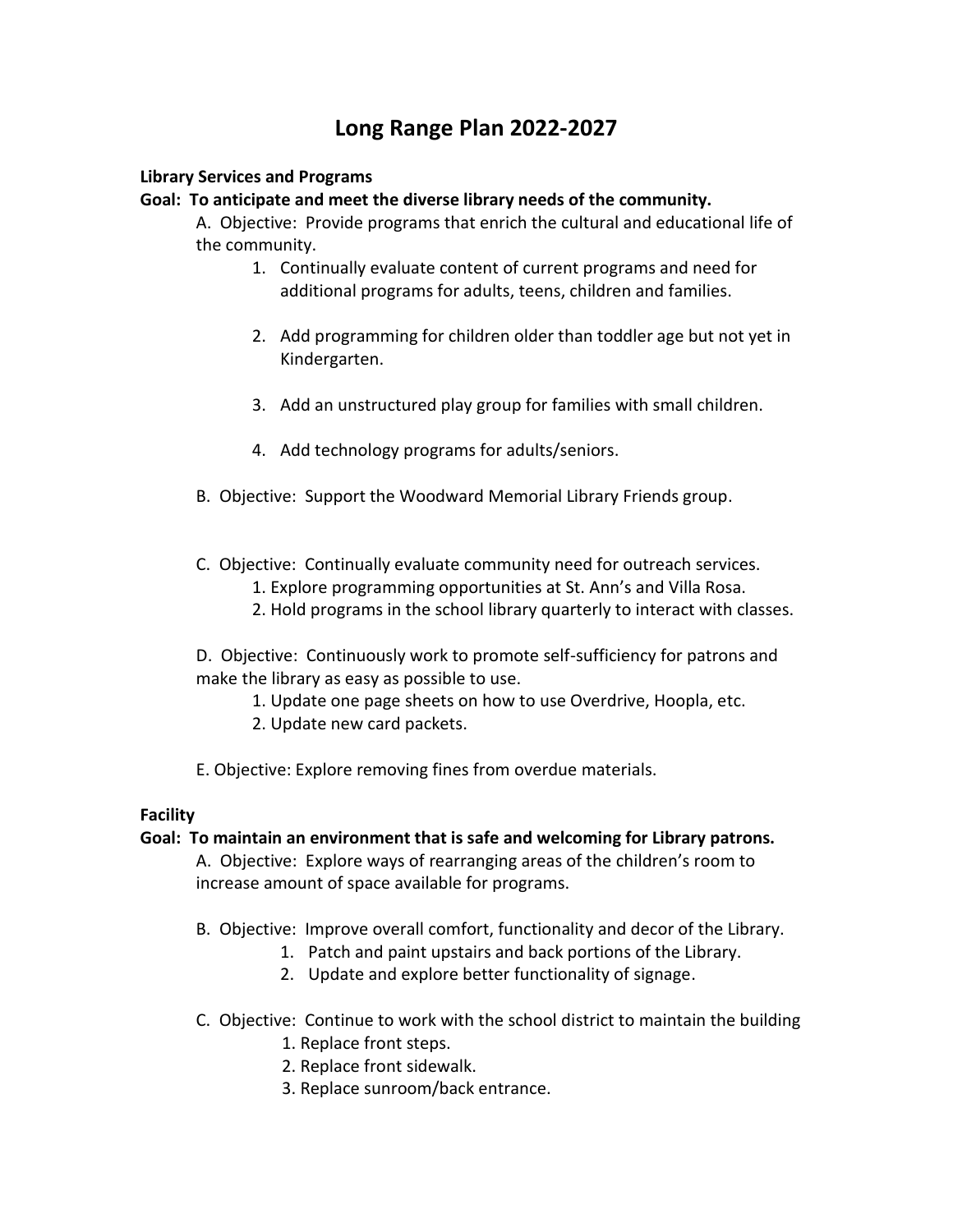- 4. Renovate downstairs bathrooms
- 5. Repaint main floor, back hallways upstairs and downstairs.
- 6. New carpet upstairs, teen area, local history room.

D. Objective: Develop an emergency policy.

F. Objective: Explore feasibility of installing climate control, special lighting and locked cabinets in the Local History room.

G. Objective: Replace the heating unit in the atrium area.

H. Objective: Explore alternatives to on-street parking for Library patrons and staff.

J. Objective: Replace air conditioner units on main floor and workroom.

K. Objective: Explore moving library to a more accessible, spacious location.

## **Public Relations**

## **Goal: To strengthen the Library's visibility in the community and provide awareness of Library services and resources.**

- A. Objective: Establish and use a Library brand/logo.
- B. Objective: Strengthen social media presence on Instagram and Facebook.
	- 1. Establish social media calendar for content.
	- 2. Increase engagement with patrons through social media.

C. Objective: Explore ways to "get the word out" about current and future library materials, services and programs.

- 1. Establish more interaction with the school via classroom visits.
- 2. Become part of the LeRoy Business Council.
- 3. Write a weekly Pennysaver column.

## **Technology**

**Goal: To monitor technological trends and implement those that are valuable and appropriate.**

A. Objective: Explore new ways of providing patrons with library services.

B. Objective: Re-design the Library's website to be ADA compliant, easy to navigate, and to include a mobile viewing component.

- C. Objective: Add and upgrade technology for patrons.
	- 1. Replace patron laptops with chromebooks.
	- 2. Add chromebooks for program use.